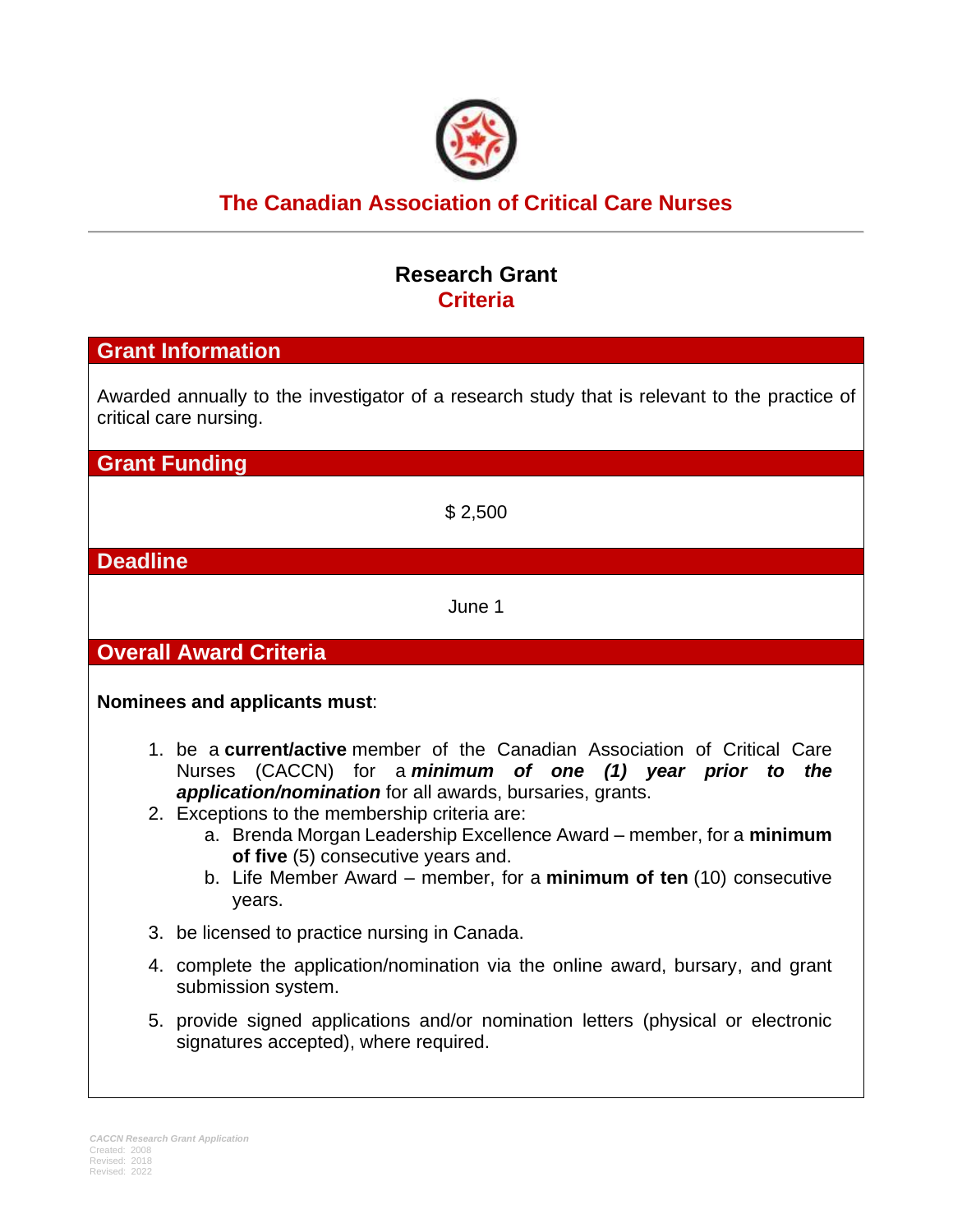6. provide contact information for applicants, nominees and those providing character references, chapter and/or national involvement, to verify authenticity, where required.

## **Grant Specific Criteria**

The principal investigator must:

- 1. Be a member of CACCN for a minimum of one (1) year.
	- a. Where a student is submitting the research grant application and is ineligible to act as the Principal Investigator, the student must be a member of CACCN for a minimum of one (1) year.
	- b. CACCN members enrolled in a graduate nursing program may also apply
- 2. Be licensed to practice nursing in Canada.
- 3. Be employed by a Canadian healthcare facility or educational institution.
- 4. Conduct the research in Canada.
- 5. Publish an article related to the research study in the *Canadian Journal of Critical Care Nursing*™ (CJCCN).

#### **Budget and Financial Administration**

- 1. Funds must be used to support research expenses.
- 2. Funds must be used within twelve (12) months from the date of grant provision.

#### **Terms and Conditions**

- 1. The research is to be initiated within six (6) months of receiving the grant.
- 2. Changes to the study timelines requires written notification and approval from the Chair, CACCN Partner Relations Committee.
- 3. A final report is to be submitted to the Chair, CACCN Partner Relation Committee within three (3) months of the completion date of the study.
- 4. The research study and findings are to be submitted to the Canadian Journal of Critical Care Nursing™ for review and publication within one (1) year of the completion date of the study.
- 5. All publications and presentations arising from the research study must acknowledge CACCN's contribution.

#### **Application Requirements**

Completed online application.

The application form requires the following information be provided:

#### 1. **Research Grant Title**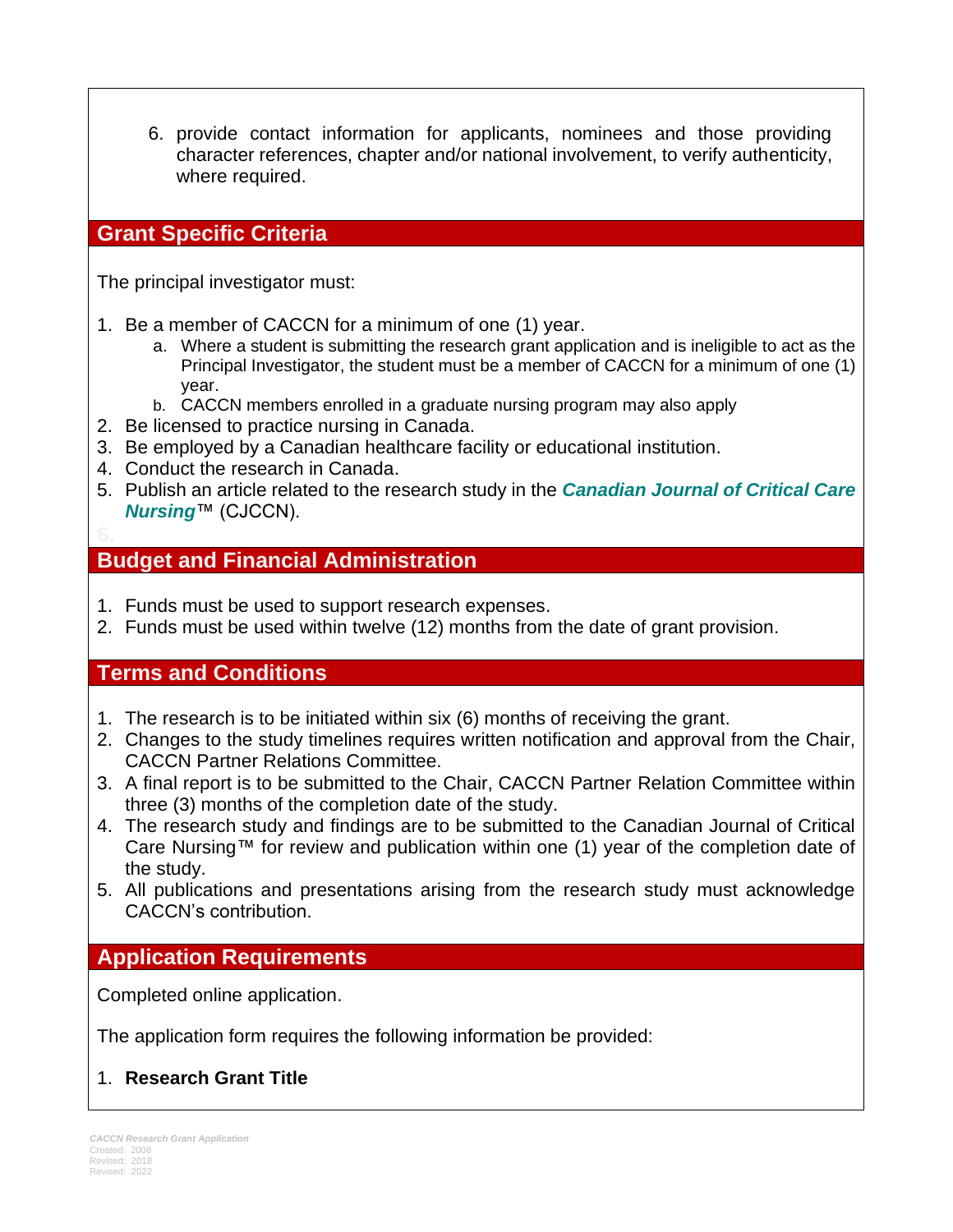#### 2. **Principal Investigator:**

- a. Name
- b. Address
- c. Email address
- d. A brief CV/resume (upload in word or PDF)

## 3. **Co-investigator(s):**

- a. Name
- b. City, Province
- c. A brief CV/resume (more than one co-investigator, combine all brief CV/Resumes into one (1) document – upload in word or PDF)

## 4. **Affiliated Institution/Agency:**

- a. Name
- b. Address
- c. Telephone
- d. Contact person

#### 5. **Other facilities and groups involved:**

- a. Name
- b. Address
- c. Telephone
- d. Contact person
- e. Type of involvement
- 6. **Funding from other sources:** sources of funding and amounts
- 7. **Proposal Summary:** not in excess of five single spaced pages exclusive of appendices (upload in word or PDF)
	- a. Background
	- b. Purpose/Hypothesis/Research Question
	- c. Relevance to Critical Care Nursing
	- d. Method
	- e. Data Analysis Plan
- 8. **Appendices:** should be limited to essential information, e.g., consent form, instruments. (upload in word of PDF)
- 9. **Reference List:** APA 6<sup>th</sup> Ed (upload in word or PDF)
- 10.**Letter of Support from Sponsoring Agency** (hospital, clinical program) **or thesis chair / advisor** (university / faculty of nursing)
- 11.**Letter of Approval from Facility for Commencement of Study** (upload in word or PDF)
- 12.**Ethics Approval:** (upload approval document in word or PDF) **OR** if not required, provide an explanation as to why